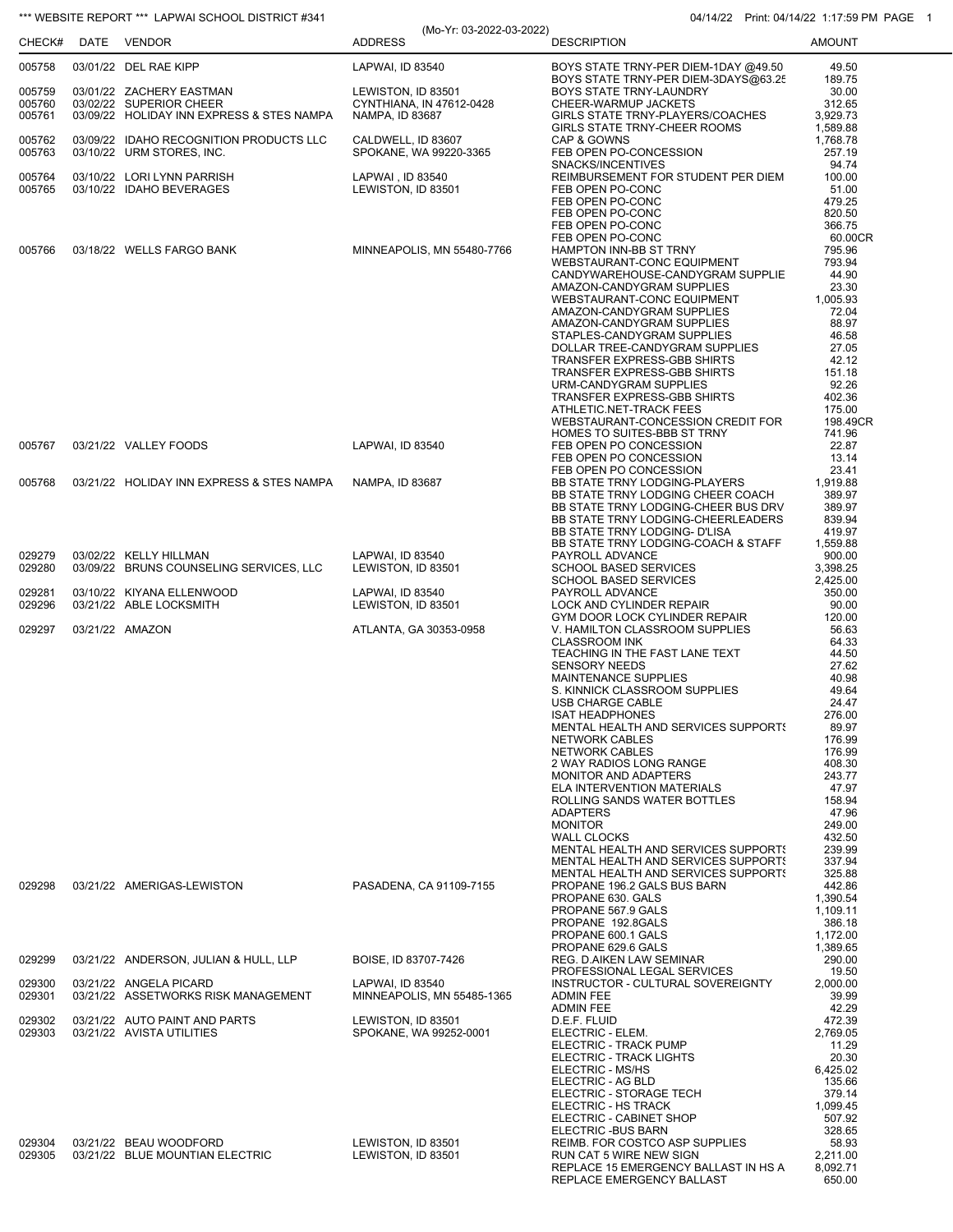## \*\*\* WEBSITE REPORT \*\*\* LAPWAI SCHOOL DISTRICT #341 04/14/22 Print: 04/14/22 Print: 04/14/22 1:17:59 PM PAGE 2

|                  |                                                                    | (Mo-Yr: 03-2022-03-2022)                      |                                                                                  |                      |
|------------------|--------------------------------------------------------------------|-----------------------------------------------|----------------------------------------------------------------------------------|----------------------|
|                  | CHECK# DATE VENDOR                                                 | <b>ADDRESS</b>                                | <b>DESCRIPTION</b>                                                               | <b>AMOUNT</b>        |
|                  |                                                                    |                                               | INSTALLATION OF GRILL AND CLOCKS                                                 | 1.375.05             |
| 029306           | 03/21/22 BPA HEALTH                                                | <b>BOISE, ID 83704</b>                        | INSTLLATION OF NEW POLE AT FIELD HOUS<br>EAP 1 TO VISITS                         | 2,674.55<br>261.45   |
| 029307           | 03/21/22 BRADLEY PETERSON                                          | LEWISTON, ID 83501                            | MILEAGE REIMB.                                                                   | 276.41               |
| 029308           | 03/21/22 BRUNS COUNSELING SERVICES, LLC                            | LEWISTON, ID 83501                            | MILEAGE REIMB.<br>SCHOOL BASED SERVICES                                          | 204.75<br>2,271.25   |
| 029309           | 03/21/22 BUILDING BLOCKS PEDIATRIC THERAPY CLARKSTON, WA 99403     |                                               | PHYSICAL THERAPY                                                                 | 1,020.00             |
|                  |                                                                    |                                               | PHYSICAL THERAPY<br>PHYSICAL THERAPY                                             | 1,020.00<br>1,020.00 |
| 029310           | 03/21/22 CAPITAL ONE                                               | CITY OF INDUSTRY, CA 91716-0506               | SUPPLIES FOR YOUNG WOMENS CONFERE                                                | 201.40               |
| 029311           | 03/21/22 CENTER ON DISABILITIES & HUMAN DEVE MOSCOW, ID 83843      |                                               | SUPPLIES FOR YOUNG WOMENS CONFERE<br>TOOLS FOR LIFE REGISTRATION (9)             | 176.26<br>90.00      |
|                  |                                                                    |                                               | TOOLS FOR LIFE REGISTRATION (10)                                                 | 100.00               |
| 029312           | 03/21/22 CENTURYLINK                                               | SEATTLE, WA 98111-9255                        | <b>FAX LINE HS</b><br>PHONE LINE DO                                              | 105.92<br>125.92     |
|                  |                                                                    |                                               | PHONE LINE HS                                                                    | 253.46               |
|                  |                                                                    |                                               | PHONE LINE ES<br>FAX LINE DO                                                     | 259.87<br>119.62     |
|                  |                                                                    |                                               | PHONE LINE BUS BARN                                                              | 112.96               |
| 029313           | 03/21/22 CITY OF LAPWAI                                            | LAPWAI, ID 83540                              | GRBGE-ES<br>W/S - STORAGE TECH                                                   | 918.50<br>113.77     |
|                  |                                                                    |                                               | <b>GRBGE - BUS BARN</b>                                                          | 326.00               |
|                  |                                                                    |                                               | W/S/-ART & PE BLD<br>W/S/G - MS/HS                                               | 749.94<br>1,727.33   |
|                  |                                                                    |                                               | W/S/G - AG BLD                                                                   | 379.48               |
| 029314           | 03/21/22 CITYSERVICEVALCON                                         | KALISPELL, MT 59903-0001                      | W/S/G - ATHLETIC FIELD<br>HEATING OIL 84 GALS                                    | 318.38<br>294.84     |
| 029315           | 03/21/22 CLEARWATER RIVER CASINO & LODGE                           | LEWISTON, ID 83501                            | ROOM RENTAL YOUNG MENS CONFERENCI                                                | 1,661.00             |
|                  |                                                                    |                                               | BREAKFAST AND LUNCH YOUNG MENS CON<br>ROOM RENTAL YOUNG WOMENS CONFERE           | 2,299.47<br>1,630.00 |
|                  |                                                                    |                                               | BREAKFAST AND LUNCH YOUNG WOMENS (                                               | 2,122.58             |
| 029316<br>029317 | 03/21/22 CLOUDBOY CONSULTING LLC<br>03/21/22 COLEMAN OIL CO.       | <b>FRISCO, TX 75034</b><br>LEWISTON, ID 83501 | BALANCE DUE LEADERSHIP CONFERNCES<br>FUEL HS BOYS BASKETBALL STATE BOISE         | 4,125.00<br>169.42   |
|                  |                                                                    |                                               | FUEL HS BOYS BASKETBALL STATE BOISE                                              | 186.74               |
| 029318           | 03/21/22 COMPUTER DOCTORS                                          | LEWISTON, ID 83501                            | FUEL HS BOYS BASKETBALL STATE BOISE<br>INSTALLATION OF CAMERAS                   | 45.88<br>1,627.28    |
| 029319           | 03/21/22 COSTCO                                                    | CLARKSTON, WA 99403                           | <b>ISAT TESTING SUPPLIES</b>                                                     | 222.08               |
| 029320           | 03/21/22 DONALDS RESTAURANT                                        | LAPWAI, ID 83540                              | YOUNG WOMENS CONF. SUPPLIES<br><b>SCHOOL BOARD DINNERS</b>                       | 294.37<br>46.00      |
| 029321           | 03/21/22 DREAMBOX LEARNING, INC                                    | BELLEVUE, WA 98004                            | ADVANCED LICENSES & MIDDLE SCHOOL                                                | 980.00               |
| 029322           | 03/21/22 ENA SERVICES LLC                                          | KNOXVILLE, TN 37995-8149                      | READING PLUS 1 TO 500<br><b>SMARTVOICE ES</b>                                    | 2,850.00<br>347.50   |
|                  |                                                                    |                                               | SMARTVOICE FEES MS/HS                                                            | 28.61                |
|                  |                                                                    |                                               | SMARTVOICE MS/HS<br>SMARTVOICES DO                                               | 504.05<br>120.33     |
|                  |                                                                    |                                               | SMARTVOICES FEES DO                                                              | 28.60                |
| 029323           | 03/21/22 HAHN RENTAL CENTER, INC                                   | LEWISTON,, ID 83501                           | SMARTVOICE FEES ES<br><b>HANDICAP RESTROOM</b>                                   | 28.61<br>136.00      |
|                  |                                                                    |                                               | HANDICAP RESTROOM                                                                | 136.00               |
| 029324<br>029325 | 03/21/22 HAHN SUPPLY, INC<br>03/21/22 HAMPTON INN - BOISE-DOWNTOWN | LEWISTON, ID 83501<br>BOISE, ID 83702         | <b>URINAL GASKETS</b><br>LODGING J. CHIEF/E. PADDLETY BOISE 2/27                 | 27.56<br>144.00      |
| 029326           | 03/21/22 HAYDEN PEST CONTROL, LLC                                  | LEWISTON, ID 83501                            | PEST CONTROL                                                                     | 110.00               |
|                  |                                                                    |                                               | <b>WEED CONTROL</b><br><b>WEED CONTROL</b>                                       | 2.530.00<br>2,922.00 |
|                  |                                                                    |                                               | PEST CONTROL                                                                     | 110.00               |
| 029327           | 03/21/22 HIGHLAND JOINT SCHOOL DISTRICT #305 CRAIGMONT, ID 83523   |                                               | <b>BUSINESS SERVICES - BUSINESS MANAGEF</b><br>IASBO SPRING WORKSHOP TRAVEL COST | 4,775.75<br>413.24   |
|                  |                                                                    |                                               | <b>ISBA DAY ON THE HILL TRAVEL COSTS</b>                                         | 418.49               |
| 029328           | 03/21/22 IDAHO DIGITAL LEARNING                                    | <b>BOISE, ID 83707</b>                        | <b>BUSINESS SERVICES - CLERK</b><br><b>IDLA 8TH CAREERS CLASS</b>                | 682.25<br>210.00     |
| 029329           | 03/21/22 IDAHO IMPRESSIONS                                         | LEWISTON, ID 83501                            | BB WARM UP SHIRTS - MICAH BISBEE                                                 | 736.00               |
| 029330           | 03/21/22 JACLYN CHAVEZ                                             | LEWISTON, ID 83501                            | STARTER KITS COTTON DRAWSTING BAGS<br>OT SERVICES                                | 1,324.00<br>5,801.25 |
| 029331           | 03/21/22 KAMIAH GRANTS & ASSOCIATES                                | PAHOA, HI 96778                               | <b>GRANT WRITING SERVICES</b>                                                    | 800.00               |
| 029332<br>029333 | 03/21/22 CHRISTOPHER KATUS<br>03/21/22 KCDA PURCHASING COOPERATIVE | LEWISTON, ID 83501<br>KENT, WA 98064-5550     | MILEAGE REIMB.<br><b>ENVELOPES</b>                                               | 37.44<br>138.50      |
|                  |                                                                    |                                               | <b>GOLDENROD PAPER</b>                                                           | 65.90                |
| 029334<br>029335 | 03/21/22 LEWISTON TRIBUNE<br>03/21/22 LORI LYNN PARRISH            | LEWISTON, ID 83501<br>LAPWAI, ID 83540        | EMPLOYMENT ADVERTISEMENTS<br>ATHLETIC MILEAGE REIMB.                             | 311.22<br>295.42     |
| 029336           | 03/21/22 MEADOW GOLD DAIRIES, INC.                                 | PASADENA, CA 91110-2833                       | MILK                                                                             | 347.56               |
|                  |                                                                    |                                               | <b>MILK</b><br><b>MILK</b>                                                       | 176.20<br>239.80     |
|                  |                                                                    |                                               | MILK                                                                             | 347.56               |
|                  |                                                                    |                                               | <b>MILK</b><br><b>MILK</b>                                                       | 375.31<br>203.95     |
|                  |                                                                    |                                               | <b>MILK</b>                                                                      | 303.51               |
| 029337<br>029338 | 03/21/22 MIKE MOORE<br>03/21/22 MICHAEL W. SEEVERS                 | JULIAETTA, ID 83535<br>TROY, ID 83871         | IN LIEU OF TRANSPORTATION<br>60 DAY INSPECTION, AND WORK ON ESPAR                | 175.50<br>570.00     |
|                  |                                                                    |                                               | 60 DAY INSPECTION, AND OIL CHANGE                                                | 570.00               |
|                  |                                                                    |                                               | MOWER ANNUAL SERVICE<br>60 DAY INSPECTION AND CHARGE BATTERY                     | 95.00<br>475.00      |
| 029339           | 03/21/22 MINERT & ASSOCIATES, INC.                                 | MERIDIAN, ID 83680                            | DOT AND COLLECTION FEES R. TIEDE                                                 | 104.00               |
| 029340<br>029341 | 03/21/22 MORETON & COMPANY<br>03/21/22 NEZ PERCE TRIBE             | <b>BOISE, ID 83719</b><br>LAPWAI, ID 83540    | RENEWAL OF VECTOR SOLUTIONS<br>INTERNET AND IP ADDRESS                           | 204.00<br>211.00     |
| 029342           | 03/21/22 NEZ PERCE TRIBE -UTILITIES DIV                            | LAPWAI, ID 83540                              | SEWER - BUS BARN                                                                 | 86.00                |
|                  |                                                                    |                                               | SEWER - ELEMENTARY                                                               | 731.00               |
| 029343<br>029344 | 03/21/22 NORCO, INC<br>03/21/22 NORTHWEST ENGRAVING SERVICE        | SEATTLE, WA 98124-5144<br>LEWISTON, ID 83501  | <b>WELDING GAS</b><br>NEZ PERCE TRIBE PLAQUE                                     | 82.88<br>102.00      |
| 029345           | 03/21/22 O'RIELLY AUTOMOTIVE, INC.                                 | SPRINGFIELD, MO 65801-9464                    | <b>HEADLAMPS FOR BUSES</b>                                                       | 32.86<br>45.59       |
| 029346           | 03/21/22 OPPORTUNITIES UNLIMITED, INC.                             | LEWISTON, ID 83501                            | <b>HEADLAMPS FOR BUSES</b><br>HI/HS SERVICES FEBRUARY                            | 4,598.50             |
|                  |                                                                    |                                               | HI/HS SERVICES 01/31/22                                                          | 2,431.00             |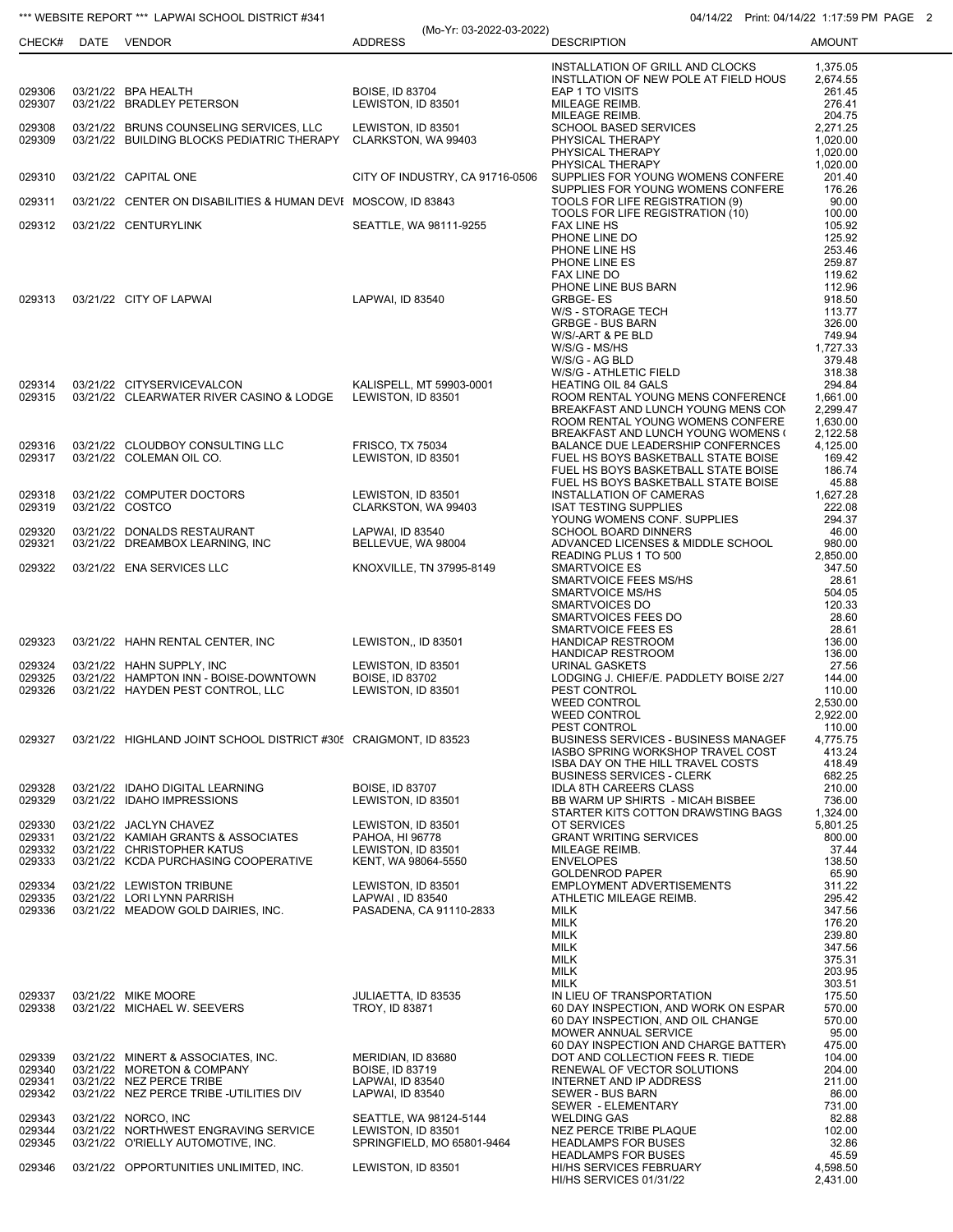| CHECK#           | <b>THE WEBSITE REPORT THE LAPWAI SCHOOL DISTRICT #341</b><br>DATE VENDOR | (Mo-Yr: 03-2022-03-2022)<br><b>ADDRESS</b>               | 04/14/22 Print: 04/14/22 1:17:59 PM PA<br><b>DESCRIPTION</b>               | <b>AMOUNT</b>        |
|------------------|--------------------------------------------------------------------------|----------------------------------------------------------|----------------------------------------------------------------------------|----------------------|
| 029347           | 03/21/22 PITNEY BOWES                                                    | PITTSBURGH, PA 15250-7896                                | <b>QUARTERLY RENTAL</b>                                                    | 192.30               |
| 029348           | 03/21/22 PLANET TURF                                                     | SPOKANE, WA 99212                                        | FB FIELD FERTILIZER                                                        | 1,846.39             |
| 029349           | 03/21/22 PRIMELAND COOPERATIVES                                          | LEWISTON, ID 83501                                       | <b>LINEMARKER</b>                                                          | 99.90                |
| 029350<br>029351 | 03/21/22 R M MECHANICAL, INC.<br>03/21/22 RICOH USA, INC.                | <b>BOISE, ID 83709</b><br>DALLAS, TX 75265-0073          | <b>VALVE REPLACEMENT</b><br>COPIER RENTAL DO                               | 3.220.00<br>255.63   |
|                  |                                                                          |                                                          | <b>COPIER RENTAL ES</b>                                                    | 255.64               |
|                  |                                                                          |                                                          | <b>COPIER RENTAL MS/HS</b>                                                 | 255.64               |
|                  |                                                                          |                                                          | <b>B/W COPIES DO</b>                                                       | 18.17                |
|                  |                                                                          |                                                          | COLOR COPIES DO                                                            | 63.35                |
|                  |                                                                          |                                                          | <b>COPIES ES</b><br><b>COPIES MS/HS</b>                                    | 367.62<br>192.06     |
| 029352           | 03/21/22 ROSAUERS                                                        | LEWISTON, ID 83501                                       | SPECIAL DIETARY SUPPLIES                                                   | 35.28                |
| 029353           | 03/21/22 SCHOOL OUTFITTERS                                               | MIDDLETOWN, OH 45042-1367                                | ** VOID **                                                                 | 0.00                 |
| 029354           | 03/21/22 STAPLES CREDIT PLAN - DO                                        | PHOENIX, AZ 85065-8004                                   | <b>BINDERS</b>                                                             | 22.77                |
|                  |                                                                          |                                                          | INK<br><b>CREDIT</b>                                                       | 186.89<br>28.47CR    |
|                  |                                                                          |                                                          | <b>CREDIT</b>                                                              | 28.47CR              |
|                  |                                                                          |                                                          | <b>B. CARPENTER CLASSROOM SUPPLIES</b>                                     | 40.47                |
|                  |                                                                          |                                                          | OFFICE CHAIR                                                               | 189.98               |
|                  |                                                                          |                                                          | <b>TEACHERS SUPPLIES</b><br>OFFICE SUPPLIES                                | 240.20<br>352.25     |
|                  |                                                                          |                                                          | <b>INK</b>                                                                 | 149.47               |
| 029355           | 03/21/22 SWATCO                                                          | SPOKANE, WA 99203                                        | 5 GALLON PAILS SWATCO 2435-135LB NET                                       | 1.397.76             |
|                  |                                                                          |                                                          | WATER ANALYSIS AND TREATMENT                                               | 205.00               |
| 029356           | 03/21/22 SYSCO FOOD SERVICE, INC.                                        | WILSONVILLE, OR 97070                                    | <b>FOOD</b>                                                                | 621.54               |
|                  |                                                                          |                                                          | <b>FOOD</b><br>NON FOOD                                                    | 1,107.73<br>193.48   |
|                  |                                                                          |                                                          | <b>FOOD</b>                                                                | 1.037.49             |
|                  |                                                                          |                                                          | NON FOOD                                                                   | 111.22               |
|                  |                                                                          |                                                          | NON FOOD                                                                   | 124.99               |
|                  |                                                                          |                                                          | <b>FOOD</b><br><b>FOOD</b>                                                 | 851.45<br>422.32     |
|                  |                                                                          |                                                          | NON FOOD                                                                   | 87.18                |
|                  |                                                                          |                                                          | NON FOOD                                                                   | 158.39               |
|                  |                                                                          |                                                          | <b>FOOD</b>                                                                | 903.41               |
|                  |                                                                          |                                                          | <b>FOOD</b>                                                                | 1,231.38             |
| 029357           | 03/21/22 THE HOME DEPOT PRO                                              | LOS ANGELES, CA 90074-2400                               | FLUSH VALVE RETRO CLOSET REAPIR KIT<br>FLUSH VALVE RETRO CLOSET REAPIR KIT | 117.75<br>220.96     |
|                  |                                                                          |                                                          | DOUBLE ROL TOILET DISPENSER                                                | 311.40               |
|                  |                                                                          |                                                          | <b>HVAC FILTERS</b>                                                        | 135.28               |
| 029358           | 03/21/22 USF - SPOKANE                                                   | SEATTLE, WA 98124-1172                                   | NON FOOD                                                                   | 275.71               |
|                  |                                                                          |                                                          | <b>CREDIT NSLP</b><br><b>FOOD</b>                                          | 279.28CR<br>1,355.94 |
|                  |                                                                          |                                                          | <b>FOOD</b>                                                                | 516.62               |
|                  |                                                                          |                                                          | <b>FOOD</b>                                                                | 1,315.36             |
|                  |                                                                          |                                                          | <b>FOOD</b>                                                                | 1,667.95             |
|                  |                                                                          |                                                          | <b>FOOD</b><br>NON FOOD                                                    | 1,141.50<br>69.62    |
|                  |                                                                          |                                                          | <b>FOOD</b>                                                                | 1,168.81             |
|                  |                                                                          |                                                          | <b>FOOD</b>                                                                | 1,118.87             |
|                  |                                                                          |                                                          | <b>CREDIT NSLP</b>                                                         | 851.68CR             |
|                  |                                                                          |                                                          | <b>FOOD</b>                                                                | 1.426.37             |
|                  |                                                                          |                                                          | NON FOOD<br><b>FOOD</b>                                                    | 660.40<br>664.53     |
| 029359           | 03/21/22 VALLEY FOODS                                                    | LAPWAI, ID 83540                                         | KITCHEN SUPPLIES                                                           | 13.26                |
|                  |                                                                          |                                                          | MONTHLY CELEBRATION ITEMS                                                  | 38.11                |
| 029360           | 03/21/22 VALLEY GAS                                                      | LAPWAI, ID 83540                                         | BUS FUEL16.703 GALS                                                        | 54.89                |
|                  |                                                                          |                                                          | <b>SUBARU</b><br>NISSAN PU 20.094 GALS                                     | 68.12<br>66.03       |
|                  |                                                                          |                                                          | BUS DIESEL FUEL 486.564 GALS                                               | 1,746.28             |
|                  |                                                                          |                                                          | SUBARU DRIVERS ED                                                          | 18.10                |
| 029361           | 03/21/22 WAGEWORKS                                                       | SANFRANCISCO, CA 94145-0772                              | MONTHLY ADMIN, COMPLIANCE AND FLEX F                                       | 175.00               |
| 029362           | 03/21/22 WELLS FARGO BANK                                                | MINNEAPOLIS, MN 55480-7766                               | MONTHLY ADMIN, COMPLIANCE AND FLEX F<br>CALM APP SUBSCRIPTION              | 175.00<br>2,495.11   |
|                  |                                                                          |                                                          | FRAUD RESIDENCE INN COLUMBUS                                               | 256.48               |
|                  |                                                                          |                                                          | CREDIT FRAUD RESIDENCE INN                                                 | 256.48CR             |
|                  |                                                                          |                                                          | <b>CREDIT FINANCE CHARGE</b>                                               | 1.06CR               |
|                  |                                                                          |                                                          | <b>MS MONTHLY CELEBRATION</b><br><b>MS SNACKS</b>                          | 81.54<br>54.36       |
|                  |                                                                          |                                                          | <b>INTERVENTION LIBRARY</b>                                                | 105.95               |
|                  |                                                                          |                                                          | <b>FLOOR MATS</b>                                                          | 648.00               |
|                  |                                                                          |                                                          | <b>FLOOR MATS</b>                                                          | 648.00               |
|                  |                                                                          |                                                          | IT OFFICE STORAGE RACK                                                     | 360.38               |
|                  |                                                                          |                                                          | <b>STANDING DESK</b><br><b>CUSTOM BASEBALL HATS</b>                        | 328.59<br>944.11     |
|                  |                                                                          |                                                          | <b>HVAC FILTERS</b>                                                        | 320.42               |
|                  |                                                                          |                                                          | PLANT STARTS GREENHOUSE                                                    | 361.46               |
|                  |                                                                          |                                                          | PLANT STARTS GREENHOUSE                                                    | 405.15               |
|                  |                                                                          |                                                          | PLANT STARTS GREENHOUSE<br>PLANT STARTS GREENHOUSE                         | 165.70<br>75.36      |
|                  |                                                                          |                                                          | PLANT STARTS GREENHOUSE                                                    | 30.00                |
| 029363           | 03/21/22 WESTERN MOUNTAIN BUS SALES                                      | NAMPA, ID 83686                                          | KIT SPEED SENSOR                                                           | 313.50               |
| 029364           | 03/21/22 ZIGGY'S                                                         | SPOKANE, WA 99218                                        | <b>CONSTUCTION ADHESIVE</b>                                                | 58.37                |
| 029365           | 03/21/22 WESTERN RECYCLERS                                               | LEWISTON, ID 83501                                       | SHRED CART DROP OFF FEE<br>SHREDDING SERVICES HS                           | 10.00<br>26.00       |
| 029366           | 03/25/22 SCHOOL OUTFITTERS                                               | MIDDLETOWN, OH 45042-1367                                | ADJUSTABLE STEEL WORKBENCHES                                               | 9,558.33             |
|                  |                                                                          |                                                          | ADJUSTABLE STEEL WORKBENCHES                                               | 7,474.40             |
| 223027           | 03/16/22 **JOURNAL**ENTRIES**                                            |                                                          | DRAW ON PAY - TIMESHEET NOT REC'D                                          | 509.00               |
| 223029<br>223030 | 03/10/22 WELLS FARGO BANK<br>03/11/22 WELLS FARGO BANK                   | MINNEAPOLIS, MN 55480-7766<br>MINNEAPOLIS, MN 55480-7766 | <b>BANKCARD FEES</b><br><b>BANK ANALYSIS FEE</b>                           | 40.41<br>300.42      |
| 224088           | 03/15/22 STANDARD INSURANCE COMPANY                                      | PORTLAND, OR 97228-6367                                  | STANDARD INSURANCE - 032022                                                | 0.54                 |
|                  |                                                                          |                                                          | STANDARD LIFE INSURANCE - 032022                                           | 42.70                |

\*\*\* WEBSITE REPORT \*\*\* LAPWAI SCHOOL DISTRICT #341 04/14/22 Print: 04/14/22 Print: 04/14/22 1:17:59 PM PAGE 3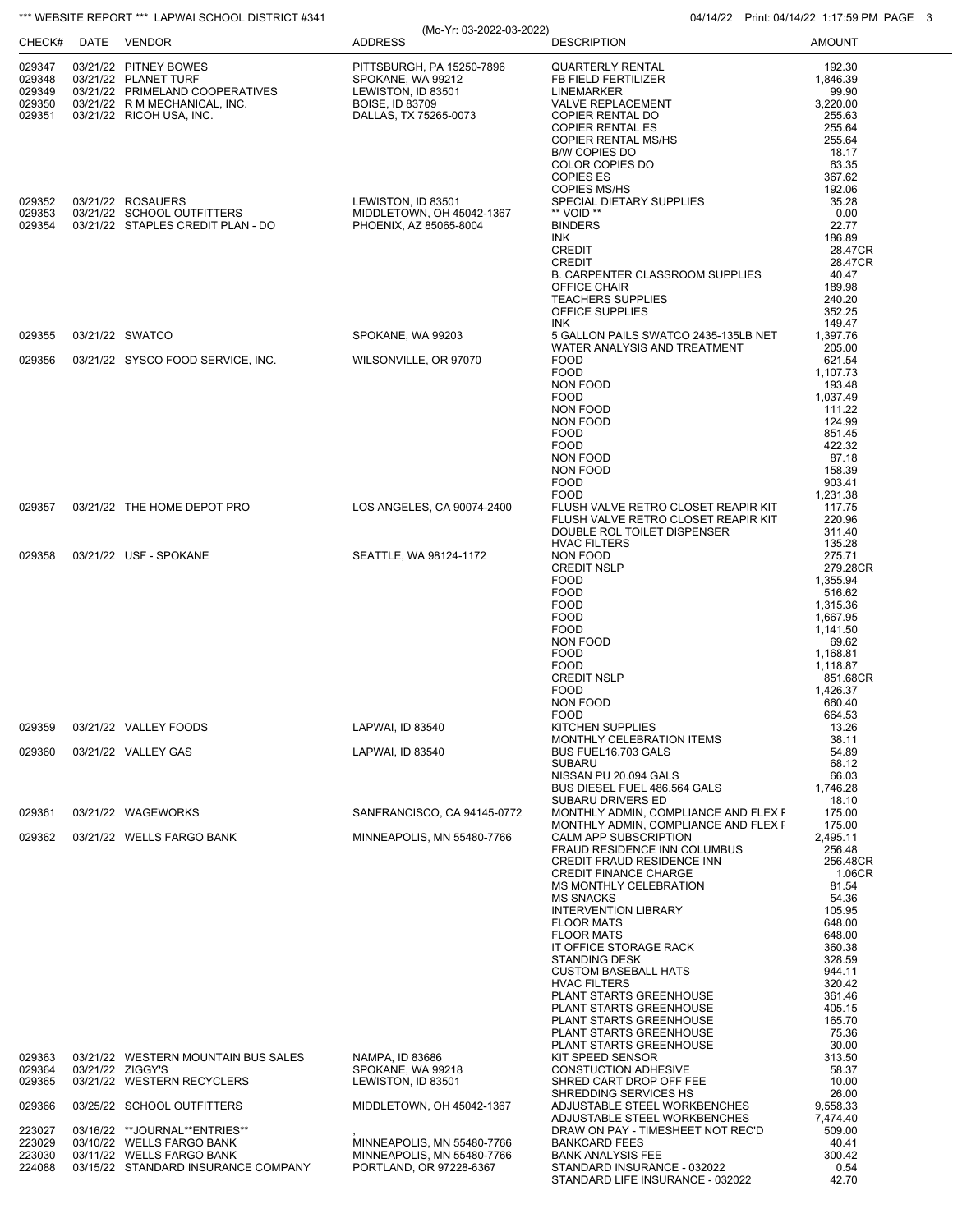| CHECK#                     | DATE           | <b>VENDOR</b>                                                             | (IVIO- 11. U3-ZUZZ-U3-ZUZZ)<br><b>ADDRESS</b> | <b>DESCRIPTION</b>                                                                                                                                                                                                                                                                                                                                                                                                                                                                                                                                                                                                                                                                                                                                                                                                                                                                                                                                      | <b>AMOUNT</b>                                                                                                                                                                                                                                                                                                                                                             |
|----------------------------|----------------|---------------------------------------------------------------------------|-----------------------------------------------|---------------------------------------------------------------------------------------------------------------------------------------------------------------------------------------------------------------------------------------------------------------------------------------------------------------------------------------------------------------------------------------------------------------------------------------------------------------------------------------------------------------------------------------------------------------------------------------------------------------------------------------------------------------------------------------------------------------------------------------------------------------------------------------------------------------------------------------------------------------------------------------------------------------------------------------------------------|---------------------------------------------------------------------------------------------------------------------------------------------------------------------------------------------------------------------------------------------------------------------------------------------------------------------------------------------------------------------------|
|                            |                |                                                                           |                                               | LIFE ER - 032022<br>STANDARD INSURANCE - 032022<br>STANDARD INSURANCE - 032022<br>STANDARD INSURANCE - 032022<br>STANDARD INSURANCE - 032022<br>LIFE - ER - 032022<br>STANDARD INSURANCE - 032022<br>STANDARD INSURANCE - 032022<br>STANDARD INSURANCE - 032022<br>STANDARD INSURANCE - 032022<br>STANDARD INSURANCE - 032022<br>STANDARD INSURANCE - 032022<br>STANDARD INSURANCE - 032022<br>STANDARD INSURANCE - 032022<br>STANDARD INSURANCE - 032022<br>STANDARD INSURANCE - 032022                                                                                                                                                                                                                                                                                                                                                                                                                                                                | 22.06<br>9.86<br>1.36<br>12.70<br>24.17<br>12.37<br>173.77<br>115.34<br>8.00<br>11.59<br>15.93<br>113.95<br>8.00<br>8.20<br>20.00<br>55.23                                                                                                                                                                                                                                |
| 224089<br>224090<br>224091 | 03/15/22 AFLAC | 03/15/22 VOYA FINANCIAL<br>03/15/22 IDEAL COLLEGE SAVINGS PROGRAM         | COLUMBUS, GA 31999<br>KANSAS CITY, MO 64121   | STANDARD INSURANCE - 032022<br>STANDARD INSURANCE - 032022<br>STANDARD INSURANCE - 032022<br>STANDARD INSURANCE - 032022<br>STANDARD LIFE - 032022<br>STANDARD INSURANCE - 032022<br>STANDARD INSURANCE - 032022<br>LIFE - ER - 032022<br>STANDARD INSURANCE - 032022<br>STANDARD INSURANCE - 032022<br>STANDARD INSURANCE - 032022<br>STANDARD INSURANCE - 032022<br>STANDARD INSURANCE - 032022<br>AFLAC INSURANCE - 032022<br>AFLAC INSURANCE - 032022<br>VOYA FINANCIAL 403-B PLA - 032022<br>IDEAL College Savings Pr - 032022                                                                                                                                                                                                                                                                                                                                                                                                                     | 31.36<br>18.92<br>2.90<br>27.33<br>2.37<br>3.29<br>8.38<br>32.64<br>1.07<br>8.30<br>4.21<br>48.16<br>62.00<br>628.24<br>1,376.36<br>200.00<br>1,075.00                                                                                                                                                                                                                    |
| 224092<br>224093           |                | 03/15/22 LAPWAI SCHOOL LUNCH PROGRAM<br>03/15/22 INTERNAL REVENUE SERVICE | LAPWAI, ID 83540<br><b>ODGEN, UT 84201</b>    | FOOD SERVICE CHARGES - 032022<br>MEDICARE - ER - 032022<br>FICA - ER - 032022<br>FICA - ER - 032022<br>FICA - ER - 032022<br>FICA - ER - 032022<br>FICA - ER - 032022<br>FICA - ER - 032022<br>FICA - ER - 032022<br>FICA - ER - 032022<br>FICA - ER - 032022<br>FICA - ER - 032022<br>FICA - ER - 032022<br>FICA - ER - 032022<br>FICA - ER - 032022<br>FICA - ER - 032022<br>FICA - ER - 032022<br>MEDICARE - ER - 032022<br><b>MEDICARE - ER - 032022</b><br>MEDICARE - ER - 032022<br><b>MEDICARE - ER - 032022</b><br>MEDICARE - ER - 032022<br>MEDICARE - ER - 032022<br><b>MEDICARE - ER - 032022</b><br><b>MEDICARE - ER - 032022</b><br><b>MEDICARE - ER - 032022</b><br>MEDICARE - ER - 032022<br><b>MEDICARE - ER - 032022</b><br><b>MEDICARE - ER - 032022</b><br><b>MEDICARE - ER - 032022</b><br>MEDICARE - ER - 032022<br>MEDI ER - 032022<br>FICA WITHHOLDING - 032022<br>MEDICARE WITHHOLDING - 032022<br>FEDERAL WITHHOLDING - 032022 | 213.00<br>45.97<br>7,555.51<br>571.26<br>3,457.29<br>885.34<br>124.84<br>579.64<br>513.92<br>1,500.44<br>542.29<br>106.98<br>891.54<br>1,948.13<br>52.67<br>653.46<br>380.65<br>5,333.72<br>2,433.30<br>372.79<br>876.96<br>184.62<br>421.97<br>856.24<br>960.69<br>65.75<br>88.55<br>6.98<br>521.04<br>14.70<br>595.66<br>1,235.24<br>27,375.68<br>6,402.46<br>30,829.89 |
| 224094<br>224095           |                | 03/15/22 IDAHO STATE TAX COMMISSION<br>03/15/22 STATE INSURANCE FUND      | BOISE. ID 83707-0076<br>BOISE, ID 83799-0002  | STATE WITHHOLDING - 032022<br><b>WORK COMP - 032022</b><br><b>WORK COMP - 032022</b><br><b>WORK COMP - 032022</b><br>SIF ER - 032022<br><b>WORK COMP - 032022</b><br><b>WORK COMP - 032022</b><br>WORK COMP - 032022<br>MARCH<br>W/C - ER - 032022<br>WORK COMP - 032022<br>WORK COMP - 032022<br>WORKERS COMP - 032022<br>WORK COMP - 032022<br>WORK COMP - 032022<br><b>WORK COMP - 032022</b><br><b>WORK COMP - 032022</b><br>WORK COMP - 032022<br><b>WORK COMP - 032022</b><br><b>WORK COMP - 032022</b><br><b>WORK COMP - 032022</b><br><b>WORK COMP - 032022</b><br>WORK COMP - 032022<br><b>WORK COMP - 032022</b>                                                                                                                                                                                                                                                                                                                              | 10,448.00<br>10.91<br>4.72<br>656.84<br>115.31<br>658.42<br>603.07<br>52.30<br>5,842.05CR<br>129.09<br>39.73<br>9.03<br>6.80<br>1.53<br>52.41<br>59.09<br>57.23<br>176.52<br>87.56<br>43.03<br>18.82<br>59.34<br>43.94<br>826.24                                                                                                                                          |

\*\*\* WEBSITE REPORT \*\*\* LAPWAI SCHOOL DISTRICT #341 04/14/22 Print: 04/14/22 1:17:59 PM PAGE 4

(Mo-Yr: 03-2022-03-2022)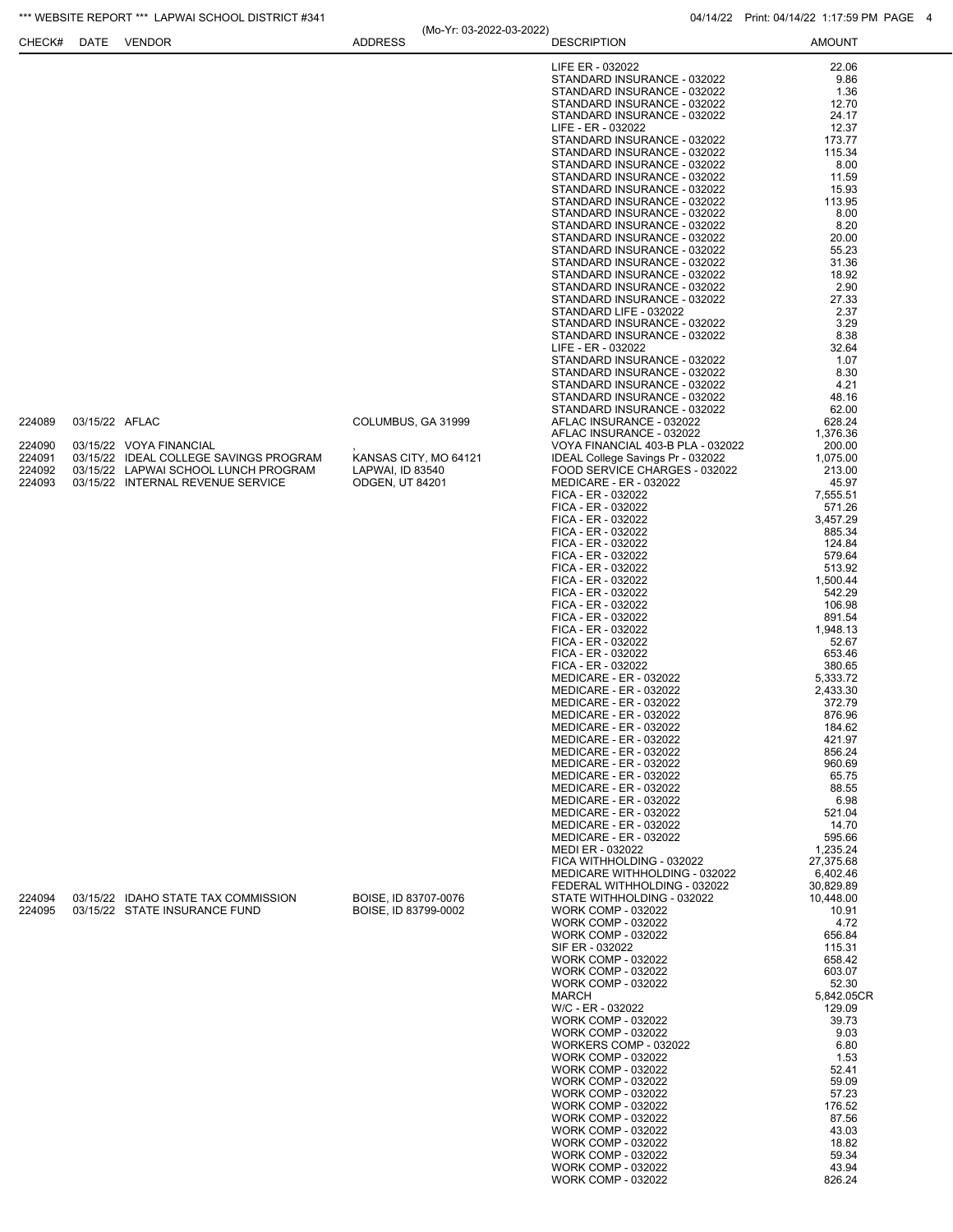## \*\*\* WEBSITE REPORT \*\*\* LAPWAI SCHOOL DISTRICT #341 04/14/22 Print: 04/14/22 1:17:59 PM PAGE 5

| CHECK# | ______________________________<br>DATE VENDOR | (Mo-Yr: 03-2022-03-2022)<br><b>ADDRESS</b> | <b>DESCRIPTION</b>                                                 | 1.111111.077117221111.0011111<br><b>AMOUNT</b> |
|--------|-----------------------------------------------|--------------------------------------------|--------------------------------------------------------------------|------------------------------------------------|
|        |                                               |                                            | WORKERS COMP - ER - 032022                                         | 42.48                                          |
|        |                                               |                                            | W/C ER - 032022                                                    | 8.20                                           |
|        |                                               |                                            | <b>WORK COMP - 032022</b>                                          | 53.31                                          |
|        |                                               |                                            | <b>WORK COMP - 032022</b>                                          | 89.65                                          |
|        |                                               |                                            | <b>WORK COMP - 032022</b>                                          | 800.41                                         |
|        |                                               |                                            | <b>WORK COMP - 032022</b>                                          | 546.71                                         |
|        |                                               |                                            | <b>WORK COMP - 032022</b>                                          | 340.83                                         |
|        |                                               |                                            | <b>WORK COMP - 032022</b>                                          | 248.53                                         |
| 224096 | 03/15/22 PUBLIC EMPLOYEE RETIREMENT SYS       | BOISE, ID 83720-0078                       | PERSI LOAN PAYMENT - 032022                                        | 54.80                                          |
|        |                                               |                                            | PERSI - EE - 032022<br>PERSI 401K @ SET AMT - 032022               | 30,468.50<br>4,170.00                          |
|        |                                               |                                            | PERSI - ER - 032022                                                | 581.29                                         |
|        |                                               |                                            | PERSI - ER - 032022                                                | 8,369.32                                       |
|        |                                               |                                            | PERSI - ER - 032022                                                | 672.68                                         |
|        |                                               |                                            | PERSI - ER - 032022                                                | 729.38                                         |
|        |                                               |                                            | PERSI - ER - 032022                                                | 1,372.36                                       |
|        |                                               |                                            | PERSI - ER - 032022<br>PERSI - ER - 032022                         | 288.16<br>658.69                               |
|        |                                               |                                            | PERSI - ER - 032022                                                | 1,340.30                                       |
|        |                                               |                                            | PERSI - ER - 032022                                                | 2,901.49                                       |
|        |                                               |                                            | PERSI - ER - 032022                                                | 1,355.82                                       |
|        |                                               |                                            | PERSI - ER - 032022                                                | 1,172.81                                       |
|        |                                               |                                            | PERSI - ER - 032022                                                | 196.54                                         |
|        |                                               |                                            | PERSI - ER - 032022                                                | 904.71                                         |
|        |                                               |                                            | PERSI - ER - 032022                                                | 802.38                                         |
|        |                                               |                                            | PERSI - ER - 032022<br>PERSI - ER - 032022                         | 23.29<br>104.03                                |
|        |                                               |                                            | PERSI - ER - 032022                                                | 138.21                                         |
|        |                                               |                                            | PERSI - ER - 032022                                                | 406.69                                         |
|        |                                               |                                            | PERSI - ER - 032022                                                | 2,018.40                                       |
|        |                                               |                                            | PERSI - ER - 032022                                                | 72.15                                          |
|        |                                               |                                            | PERSI - ER - 032022                                                | 5,498.82                                       |
|        |                                               |                                            | PERSI - ER - 032022                                                | 166.99                                         |
|        |                                               |                                            | PERSI - ER - 032022<br>PERSI - ER - 032022                         | 12,253.07<br>3,804.77                          |
|        |                                               |                                            | PERSI - ER - 032022                                                | 816.11                                         |
|        |                                               |                                            | PERSI - ER - 032022                                                | 83.01                                          |
|        |                                               |                                            | PERSI - ER - 032022                                                | 1,019.97                                       |
|        |                                               |                                            | PERSI - ER - 032022                                                | 1,441.49                                       |
|        |                                               |                                            | PERSI - ER - 032022                                                | 390.65                                         |
|        |                                               |                                            | PERSI ER - 032022                                                  | 1,225.64                                       |
|        |                                               |                                            | PERSI CHOICE - 3% - 032022                                         | 169.01                                         |
| 224097 | 03/15/22 REGENCE                              | PORTLAND, OR 97208-2597                    | PERSI 401K @ \$100.00 - 032022<br>HEALTH INSURANCE - DEPE - 032022 | 100.00<br>5,384.60                             |
|        |                                               |                                            | <b>TIMING</b>                                                      | 4,629.00CR                                     |
|        |                                               |                                            | <b>HEALTH - 032022</b>                                             | 1,091.63                                       |
|        |                                               |                                            | <b>HEALTH - 032022</b>                                             | 123.46                                         |
|        |                                               |                                            | <b>HEALTH - 032022</b>                                             | 3,749.45                                       |
|        |                                               |                                            | <b>HEALTH - 032022</b>                                             | 404.39                                         |
|        |                                               |                                            | <b>HEALTH - 032022</b>                                             | 1,627.90                                       |
|        |                                               |                                            | HEALTH - 032022                                                    | 5,991.32<br>412.67                             |
|        |                                               |                                            | <b>HEALTH - 032022</b><br><b>HEALTH - 032022</b>                   | 7.57                                           |
|        |                                               |                                            | HEALTH - 032022                                                    | 2,586.45                                       |
|        |                                               |                                            | <b>HEALTH - 032022</b>                                             | 271.66                                         |
|        |                                               |                                            | <b>HEALTH - 032022</b>                                             | 1,404.61                                       |
|        |                                               |                                            | <b>HEALTH - 032022</b>                                             | 2,529.26                                       |
|        |                                               |                                            | <b>HEALTH - 032022</b>                                             | 148.55                                         |
|        |                                               |                                            | <b>HEALTH - 032022</b>                                             | 2,905.18                                       |
|        |                                               |                                            | <b>HEALTH - 032022</b><br><b>HEALTH - 032022</b>                   | 2,402.21<br>178.45                             |
|        |                                               |                                            | HEALTH - 032022                                                    | 661.30                                         |
|        |                                               |                                            | <b>HEALTH - 032022</b>                                             | 680.26                                         |
|        |                                               |                                            | HEALTH - 032022                                                    | 661.30                                         |
|        |                                               |                                            | <b>HEALTH - 032022</b>                                             | 527.28                                         |
|        |                                               |                                            | <b>HEALTH - 032022</b>                                             | 661.30                                         |
|        |                                               |                                            | HEALTH - 032022                                                    | 2,985.67                                       |
|        |                                               |                                            | <b>HEALTH - 032022</b>                                             | 7,724.34                                       |
| 224098 | 03/15/22 DELTA DENTAL                         | SEATTLE, WA 98124-5145                     | <b>HEALTH - 032022</b><br><b>DENTAL - 032022</b>                   | 7,868.59<br>49.74                              |
|        |                                               |                                            | DENTAL - 032022                                                    | 373.83                                         |
|        |                                               |                                            | DENTAL - 032022                                                    | 343.69                                         |
|        |                                               |                                            | DENTAL - 032022                                                    | 129.45                                         |
|        |                                               |                                            | <b>DENTAL - 032022</b>                                             | 33.31                                          |
|        |                                               |                                            | DENTAL - 032022                                                    | 24.40                                          |
|        |                                               |                                            | DENTAL - 032022                                                    | 33.31                                          |
|        |                                               |                                            | <b>DENTAL - 032022</b>                                             | 34.13                                          |
|        |                                               |                                            | <b>DENTAL - 032022</b><br>DENTAL - 032022                          | 33.31<br>7.73                                  |
|        |                                               |                                            | DENTAL - 032022                                                    | 108.06                                         |
|        |                                               |                                            | DENTAL - 032022                                                    | 130.59                                         |
|        |                                               |                                            | DENTAL - 032022                                                    | 6.44                                           |
|        |                                               |                                            | DENTAL - 032022                                                    | 113.78                                         |
|        |                                               |                                            | DENTAL - 032022                                                    | 65.36                                          |
|        |                                               |                                            | DENTAL - 032022                                                    | 13.68                                          |
|        |                                               |                                            | DENTAL - 032022                                                    | 120.09                                         |
|        |                                               |                                            | <b>DENTAL - 032022</b><br>DENTAL - 032022                          | 0.33<br>19.65                                  |
|        |                                               |                                            | DENTAL - 032022                                                    | 291.25                                         |
|        |                                               |                                            | <b>DENTAL - 032022</b>                                             | 17.53                                          |
|        |                                               |                                            | DENTAL - 032022                                                    | 167.21                                         |
|        |                                               |                                            | DENTAL - 032022                                                    | 5.68                                           |
|        |                                               |                                            |                                                                    |                                                |